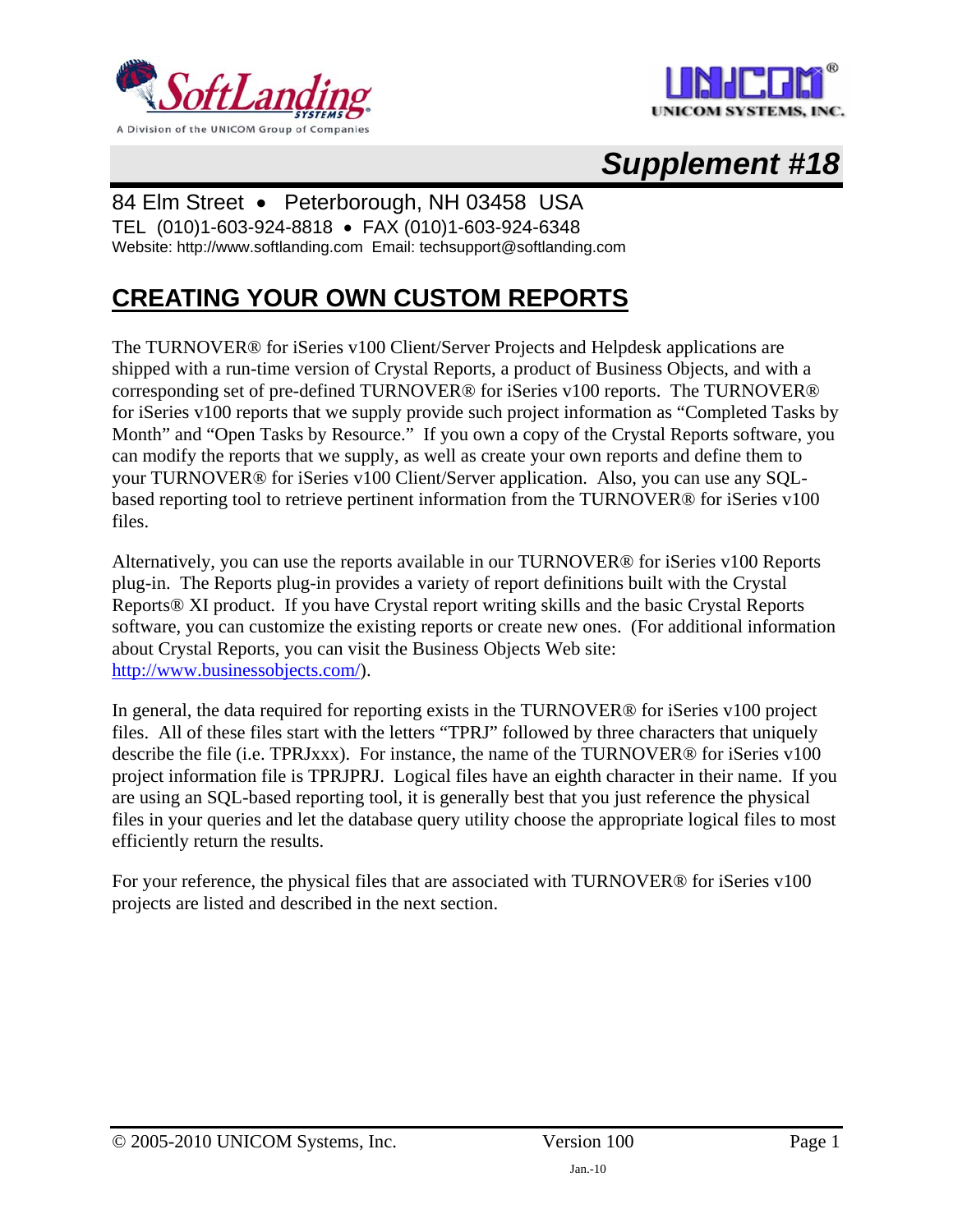## **TURNOVER® FOR ISERIES V100 PHYSICAL FILES**

The physical files that TURNOVER® for iSeries v100 uses are listed and described in the following table.

| <b>File Name</b>                               | <b>Description</b>                                                                                                                                                                                                                                                                             |
|------------------------------------------------|------------------------------------------------------------------------------------------------------------------------------------------------------------------------------------------------------------------------------------------------------------------------------------------------|
| <b>TPRJADT</b><br>Project Audit Information    | Contains the change history for a task. A single record exists for each<br>task field that is modified. The record lists the field name from the<br>TPRJTSK file, the old and new value, the date on which the change was<br>made, and the user who made the change.                           |
| <b>TPRJCAT</b><br><b>Timesheet Categories</b>  | Contains the description of any timesheet category referenced from file<br>TPRJTIM.                                                                                                                                                                                                            |
| <b>TPRJDSC</b><br><b>Project Details</b>       | Contains the task details. The details are made up of a series of 80-<br>character records, with each record corresponding to one line of the<br>details.                                                                                                                                      |
| <b>TPRJPRJ</b><br>Project Information          | A single record exists for each project. The record lists such project<br>information as project description, type, status, and task defaults.                                                                                                                                                 |
| <b>TPRJREQ</b><br><b>Requester Information</b> | Contains requester information such as the requester's name, telephone<br>number, and company (name, address, telephone, and so forth).                                                                                                                                                        |
| <b>TPRJRSR</b><br><b>Resource Information</b>  | Contains the resource first and last name and resource category.                                                                                                                                                                                                                               |
| <b>TPRJSTS</b><br>Project and Task Status      | Contains short and long status descriptions used for both projects and<br>tasks. The status Show indicator is often used to indicate if projects or<br>tasks are considered closed or finished. Show $= N$ means the task is<br>logically "closed;" <b>Show</b> = <b>Y</b> means it is "open." |
| <b>TPRJTIM</b><br>Project Timesheet            | Stores the individual time entries that have been logged against a task.                                                                                                                                                                                                                       |
| <b>TPRJTRS</b><br><b>Related Tasks</b>         | Contains the relationship between Helpdesk task and the corresponding<br>Working project task. An entry is generated when a Helpdesk task has<br>been assigned to a Working project task.                                                                                                      |
| <b>TPRJTSK</b><br><b>Project Tasks</b>         | The primary file for holding such task information as the project,<br>resource, requester, status, priority, and date entered. A single entry<br>exists for each task or subtask.                                                                                                              |
| <b>TPRJTYP</b><br><b>Task Type</b>             | Contains short and long descriptions that indicate the task type.                                                                                                                                                                                                                              |

A relational diagram of the TURNOVER® for iSeries v100 physical files is shown on the next page.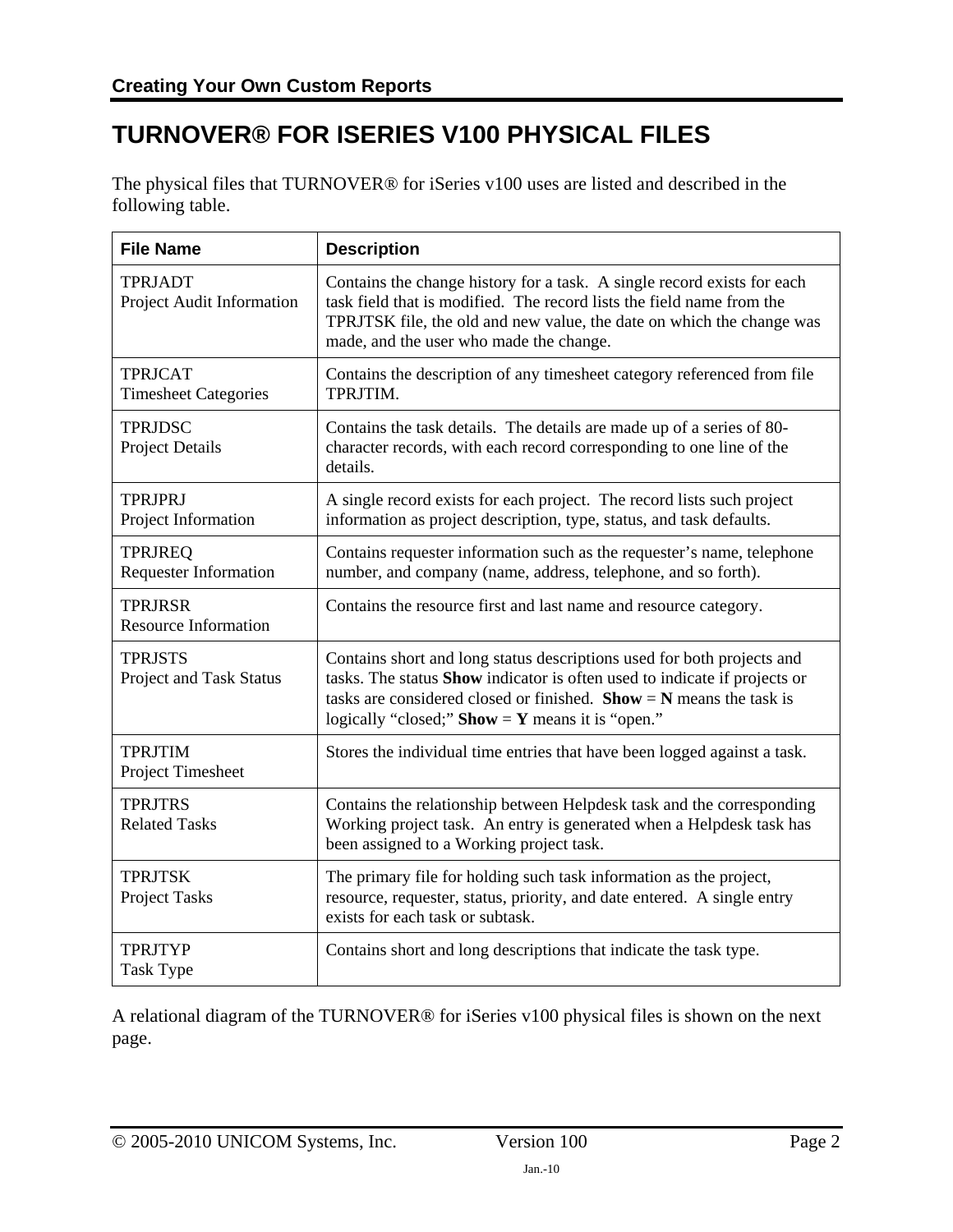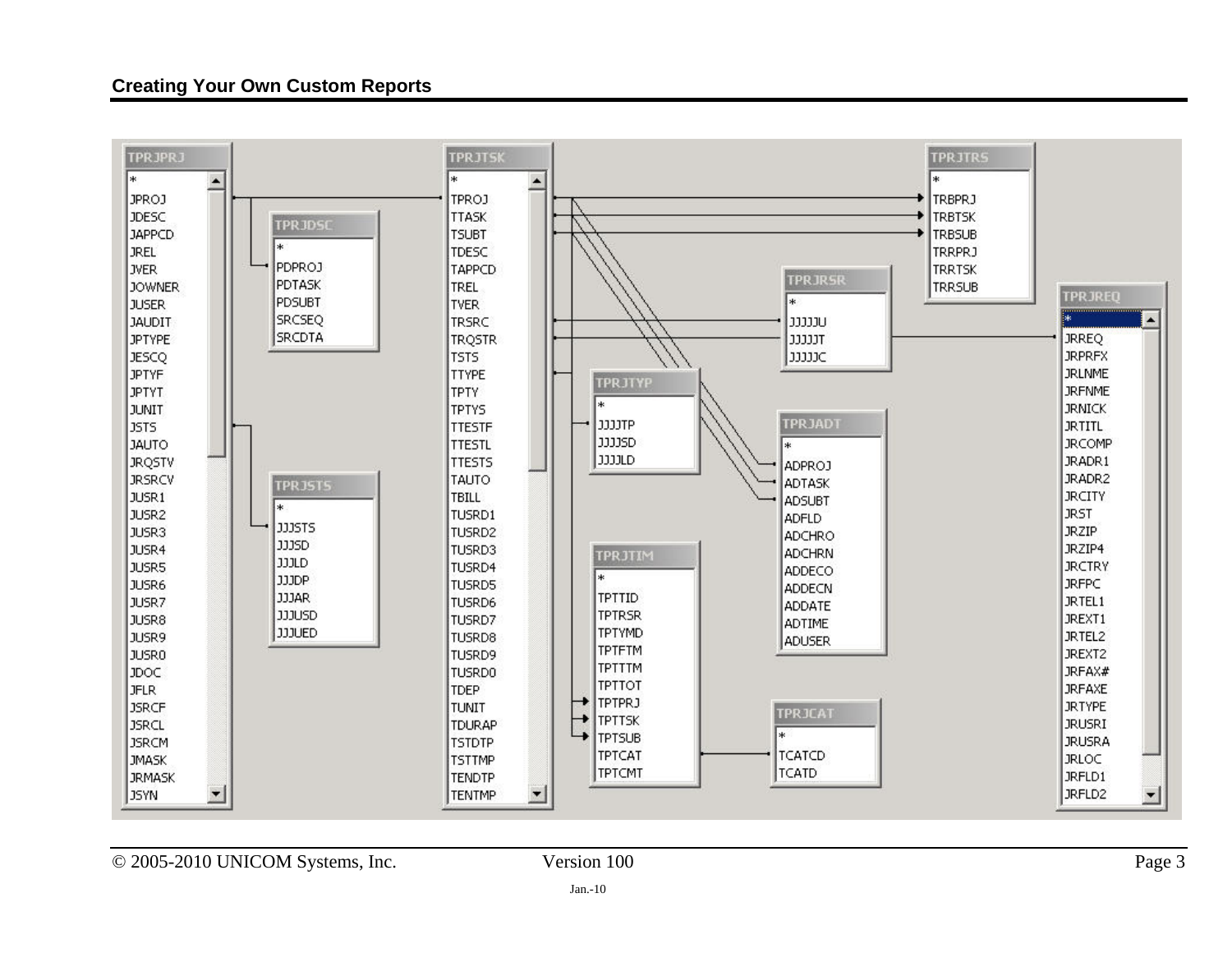### **TURNOVER® FOR ISERIES V100 FILE DEFINITIONS**

The TURNOVER® for iSeries v100 file definitions, which will be useful to you in creating and populating your custom reports, are presented on the following pages.

| <b>TPRJADT - Audit Information</b> |                 |                           |
|------------------------------------|-----------------|---------------------------|
| <b>Field Name</b>                  | Data Type       | <b>Column Heading</b>     |
| ADPROJ                             | CHAR(4)         | Project                   |
| ADTASK                             | CHAR(4)         | Task                      |
| <b>ADSUBT</b>                      | CHAR(2)         | Subtask                   |
| <b>ADFLD</b>                       | <b>CHAR(10)</b> | Audit Field Name          |
| <b>ADCHRO</b>                      | <b>CHAR(25)</b> | Audit Old Character Value |
| <b>ADCHRN</b>                      | <b>CHAR(25)</b> | Audit New Character Value |
| ADDECO                             | DECIMAL(10, 2)  | Audit Old Numeric Value   |
| <b>ADDECN</b>                      | DECIMAL(10, 2)  | Audit New Numeric Value   |
| <b>ADDATE</b>                      | DECIMAL(8, 0)   | <b>Audit Date</b>         |
| <b>ADTIME</b>                      | DECIMAL(6, 0)   | <b>Audit Time</b>         |
| ADUSER                             | <b>CHAR(10)</b> | Audit User                |

| <b>TPRJCAT - Timesheet Category</b>                     |          |                                  |
|---------------------------------------------------------|----------|----------------------------------|
| <b>Column Heading</b><br><b>Field Name</b><br>Data Type |          |                                  |
| <b>TCATCD</b>                                           | CHAR(1)  | Time Category ID                 |
| TCATD                                                   | CHAR(40) | <b>Time Category Description</b> |

| <b>TPRJDSC - Project Details</b> |               |                         |  |
|----------------------------------|---------------|-------------------------|--|
| <b>Field Name</b>                | Data Type     | <b>Column Heading</b>   |  |
| <b>PDPROJ</b>                    | CHAR(4)       | Project                 |  |
| <b>PDTASK</b>                    | CHAR(4)       | Task                    |  |
| <b>PDSUBT</b>                    | CHAR(2)       | <b>Subtask</b>          |  |
| <b>SRCSEQ</b>                    | DECIMAL(6, 2) | <b>Details Sequence</b> |  |
| <b>SRCDTA</b>                    | CHAR(80)      | Details Data            |  |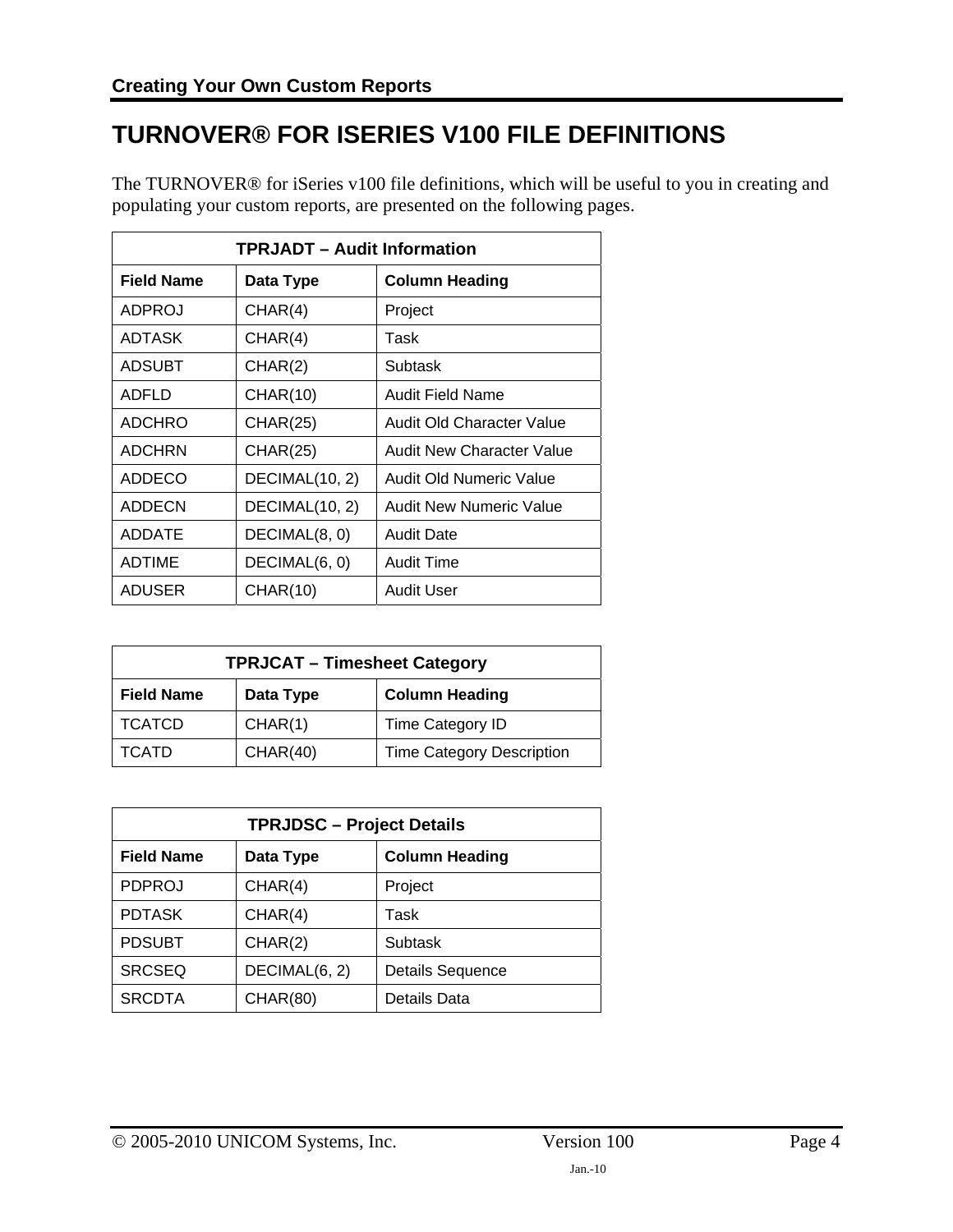| <b>TPRJPRJ - Project Definition</b> |                 |                                     |
|-------------------------------------|-----------------|-------------------------------------|
| <b>Field Name</b>                   | Data Type       | <b>Column Heading</b>               |
| JPROJ                               | CHAR(4)         | Project                             |
| <b>JDESC</b>                        | <b>CHAR(80)</b> | <b>Project Description</b>          |
| <b>JAPPCD</b>                       | CHAR(4)         | <b>Project Application</b>          |
| <b>JREL</b>                         | DECIMAL(2, 0)   | <b>Project Release</b>              |
| JVER                                | DECIMAL(2, 0)   | <b>Project Version</b>              |
| <b>JOWNER</b>                       | <b>CHAR(10)</b> | Project Administrator               |
| <b>JUSER</b>                        | <b>CHAR(10)</b> | Project User                        |
| <b>JAUDIT</b>                       | CHAR(1)         | <b>Project Audit Changes</b>        |
| <b>JPTYPE</b>                       | <b>CHAR(10)</b> | Project Type                        |
| <b>JESCQ</b>                        | <b>CHAR(10)</b> | <b>Escalation Table Name</b>        |
| <b>JPTYF</b>                        | CHAR(1)         | <b>Project From Priority</b>        |
| <b>JPTYT</b>                        | CHAR(1)         | Project To Priority                 |
| JUNIT                               | CHAR(1)         | <b>Project Default Time Units</b>   |
| <b>JSTS</b>                         | CHAR(1)         | <b>Project Status</b>               |
| <b>JAUTO</b>                        | CHAR(1)         | Project Auto Number Tasks           |
| <b>JRQSTV</b>                       | <b>CHAR(10)</b> | <b>Project Requester Validation</b> |
| <b>JRSRCV</b>                       | <b>CHAR(10)</b> | <b>Project Resource Validation</b>  |
| <b>JUSR1</b>                        | <b>CHAR(10)</b> | Project User Field 1                |
| <b>JUSR2</b>                        | <b>CHAR(10)</b> | Project User Field 2                |
| JUSR3                               | <b>CHAR(10)</b> | Project User Field 3                |
| JUSR4                               | <b>CHAR(10)</b> | Project User Field 4                |
| <b>JUSR5</b>                        | <b>CHAR(10)</b> | Project User Field 5                |
| <b>JUSR6</b>                        | <b>CHAR(10)</b> | Project User Field 6                |
| <b>JUSR7</b>                        | <b>CHAR(10)</b> | Project User Field 7                |
| <b>JUSR8</b>                        | <b>CHAR(10)</b> | Project User Field 8                |
| <b>JUSR9</b>                        | <b>CHAR(10)</b> | Project User Field 9                |
| <b>JUSR0</b>                        | <b>CHAR(10)</b> | Project User Field 10               |
| <b>JDOC</b>                         | CHAR(12)        | <b>Project Document</b>             |
| <b>JFLR</b>                         | <b>CHAR(80)</b> | Project Folder                      |
| <b>JSRCF</b>                        | <b>CHAR(10)</b> | Project Source File                 |
| <b>JSRCL</b>                        | <b>CHAR(10)</b> | <b>Project Source Library</b>       |
| <b>JSRCM</b>                        | <b>CHAR(10)</b> | Project Source Member               |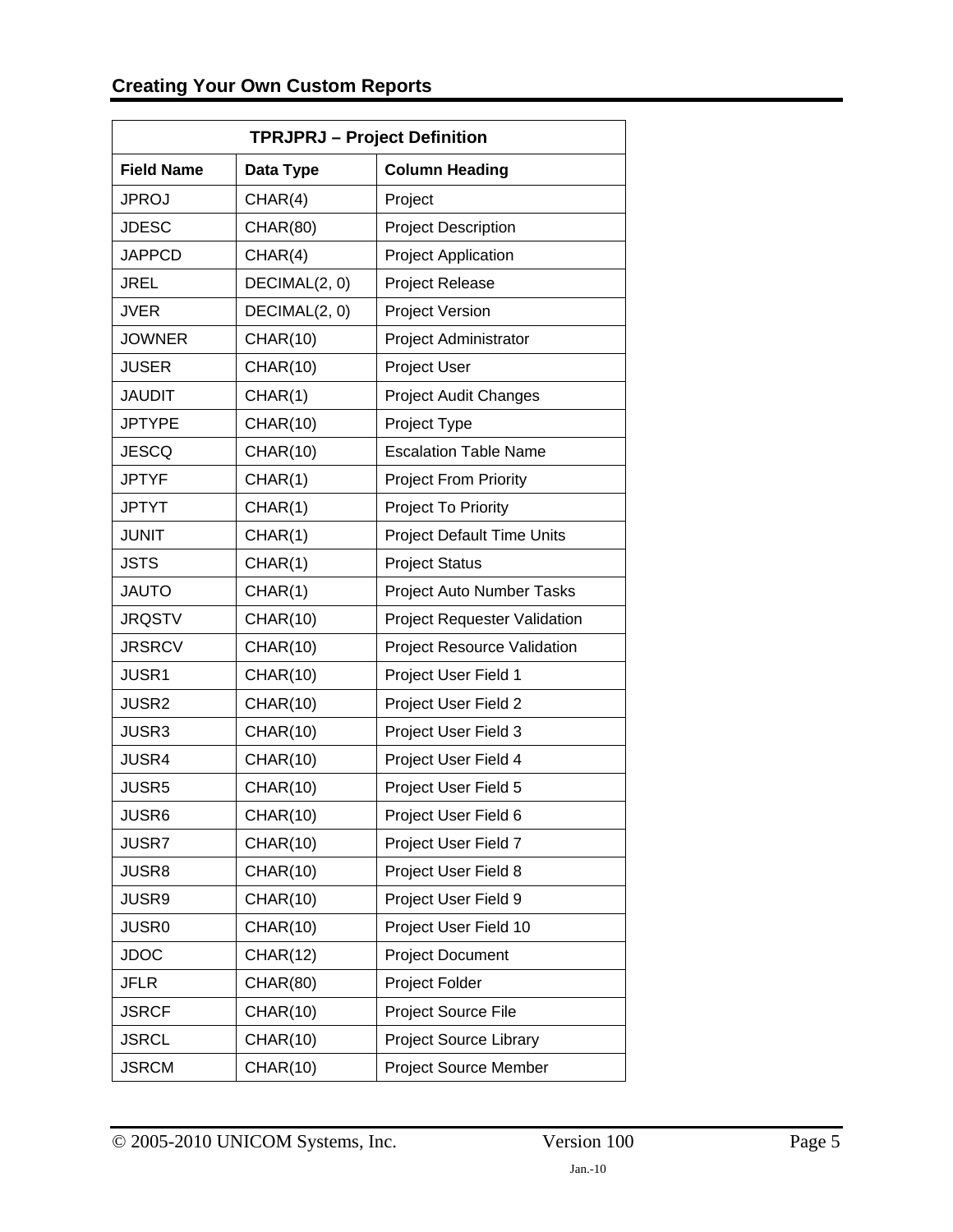| TPRJPRJ - Project Definition (Cont.) |                 |                                     |
|--------------------------------------|-----------------|-------------------------------------|
| <b>Field Name</b>                    | Data Type       | <b>Column Heading</b>               |
| <b>JMASK</b>                         | CHAR(1)         | Project Auto Enter Details          |
| <b>JRMASK</b>                        | CHAR(1)         | <b>Project Report Mask Required</b> |
| <b>JSYN</b>                          | <b>CHAR(15)</b> | Project Task Synonym                |
| <b>JISTS</b>                         | CHAR(1)         | <b>Project Default Task Status</b>  |
| <b>JRSTS</b>                         | CHAR(1)         | <b>Project Rejected Status</b>      |
| <b>JASTS</b>                         | CHAR(1)         | <b>Project Accepted Status</b>      |
| <b>JDSTS</b>                         | CHAR(1)         | <b>Project Reviewed Status</b>      |
| <b>JMSGRS</b>                        | CHAR(1)         | Project Auto Message Resource       |
| <b>JMSGRQ</b>                        | CHAR(1)         | Project Auto Message Requester      |
| <b>JCOORD</b>                        | <b>CHAR(10)</b> | Project Coordinator                 |
| <b>JRSRC</b>                         | <b>CHAR(10)</b> | <b>Project Default Resource</b>     |
| <b>JRQSTR</b>                        | <b>CHAR(10)</b> | <b>Project Default Requester</b>    |
| <b>JTYPE</b>                         | CHAR(1)         | Project Default Task Type           |
| <b>JPTY</b>                          | CHAR(1)         | <b>Project Default Priority</b>     |
| <b>JBILL</b>                         | CHAR(1)         | Project Default Billable Time       |
| <b>JTESTF</b>                        | <b>CHAR(10)</b> | Project Default Data Library        |
| <b>JTESTL</b>                        | <b>CHAR(10)</b> | Project Default Object Library      |
| <b>JTESTS</b>                        | <b>CHAR(10)</b> | Project Default Source Library      |
| <b>JCOUNT</b>                        | DECIMAL(7, 0)   | Project Last Used Task Number       |
| <b>JENTBY</b>                        | <b>CHAR(10)</b> | Project Entered By                  |
| <b>JENTDT</b>                        | DECIMAL(8, 0)   | <b>Project Date Entered</b>         |
| <b>JENTTM</b>                        | DECIMAL(6, 0)   | Project Time Entered                |
| <b>JCHGBY</b>                        | CHAR(10)        | Project Changed By                  |
| <b>JCHGDT</b>                        | DECIMAL(8, 0)   | Project Change Date                 |
| <b>JCHGTM</b>                        | DECIMAL(6, 0)   | <b>Project Change Time</b>          |
| <b>JEDIT</b>                         | <b>CHAR(10)</b> | <b>Project Details Editor</b>       |
| <b>JDYNUD</b>                        | CHAR(1)         | Project Dynamic Update              |
| <b>JDTAQ</b>                         | <b>CHAR(10)</b> | Project Update Data Queue           |
| <b>JDTAQL</b>                        | <b>CHAR(10)</b> | Project Update DTAQ Library         |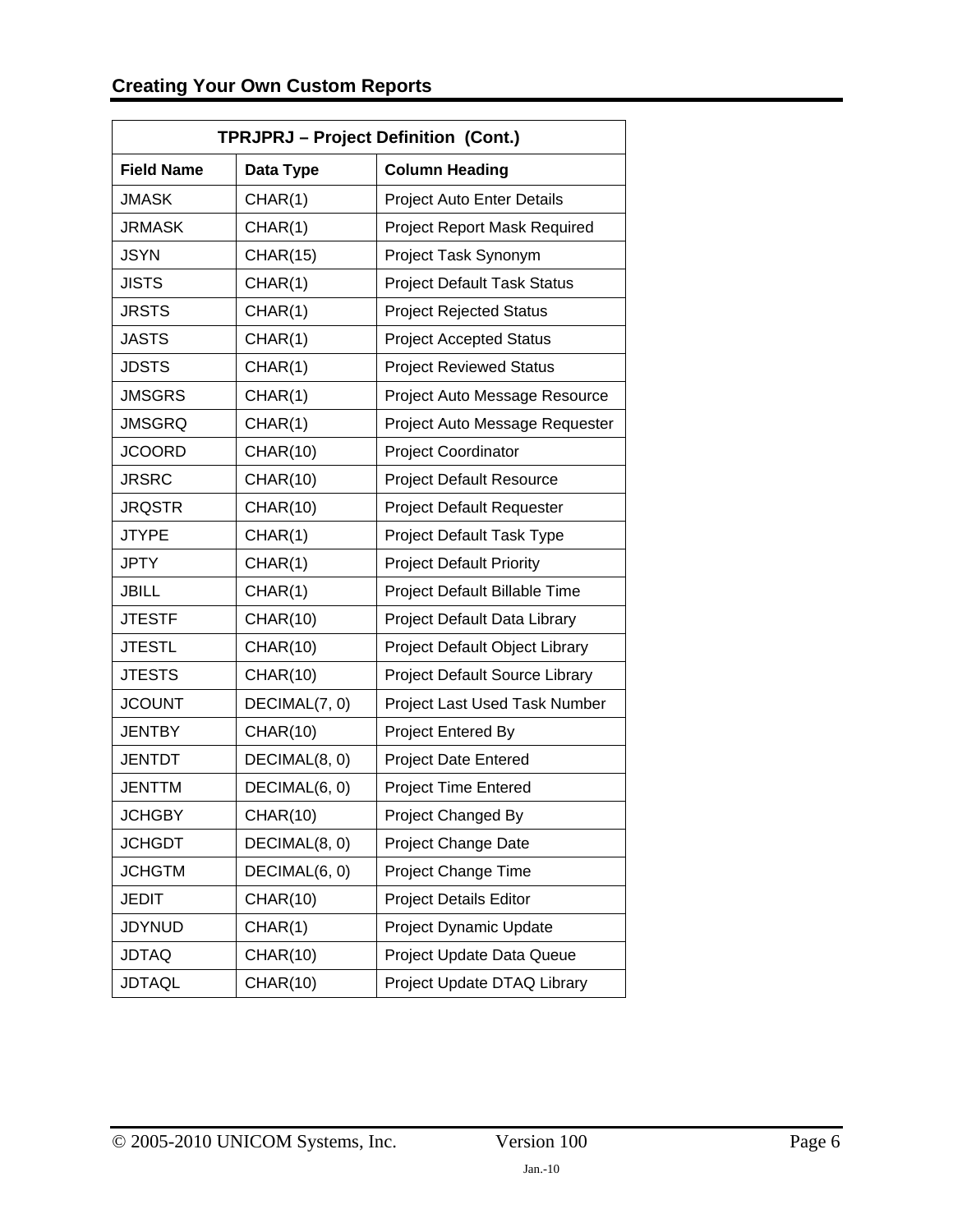| TPRJPRJ - Project Definition (Cont.) |                 |                            |
|--------------------------------------|-----------------|----------------------------|
| <b>Field Name</b>                    | Data Type       | <b>Column Heading</b>      |
| JRSV1                                | <b>CHAR(10)</b> | Project Reserved 1         |
| JRSV <sub>2</sub>                    | <b>CHAR(10)</b> | Project Reserved 2         |
| JRSV3                                | <b>CHAR(10)</b> | Project Reserved 3         |
| JRSV4                                | <b>CHAR(10)</b> | Project Reserved 4         |
| JRSV <sub>5</sub>                    | <b>CHAR(10)</b> | Project Reserved 5         |
| <b>JMPRSD</b>                        | DECIMAL(8, 0)   | <b>Project Start Date</b>  |
| <b>JMPRED</b>                        | DECIMAL(8, 0)   | Project End Date           |
| <b>JUSRD1</b>                        | <b>CHAR(10)</b> | Project Default User 1     |
| <b>JUSRD2</b>                        | <b>CHAR(10)</b> | Project Default User 2     |
| <b>JUSRD3</b>                        | <b>CHAR(10)</b> | Project Default User 3     |
| <b>JUSRD4</b>                        | <b>CHAR(10)</b> | Project Default User 4     |
| <b>JUSRD5</b>                        | <b>CHAR(25)</b> | Project Default User 5     |
| <b>JUSRD6</b>                        | <b>CHAR(25)</b> | Project Default User 6     |
| <b>JUSRD7</b>                        | DECIMAL(7, 0)   | Project Default User 7     |
| <b>JUSRD8</b>                        | DECIMAL(7, 0)   | Project Default User 8     |
| <b>JUSRD9</b>                        | DECIMAL(7, 2)   | Project Default User 9     |
| <b>JUSRD0</b>                        | DECIMAL(7, 2)   | Project Default User 10    |
| <b>JMSPUID</b>                       | DECIMAL(9, 0)   | <b>MSP ProjectUniqueID</b> |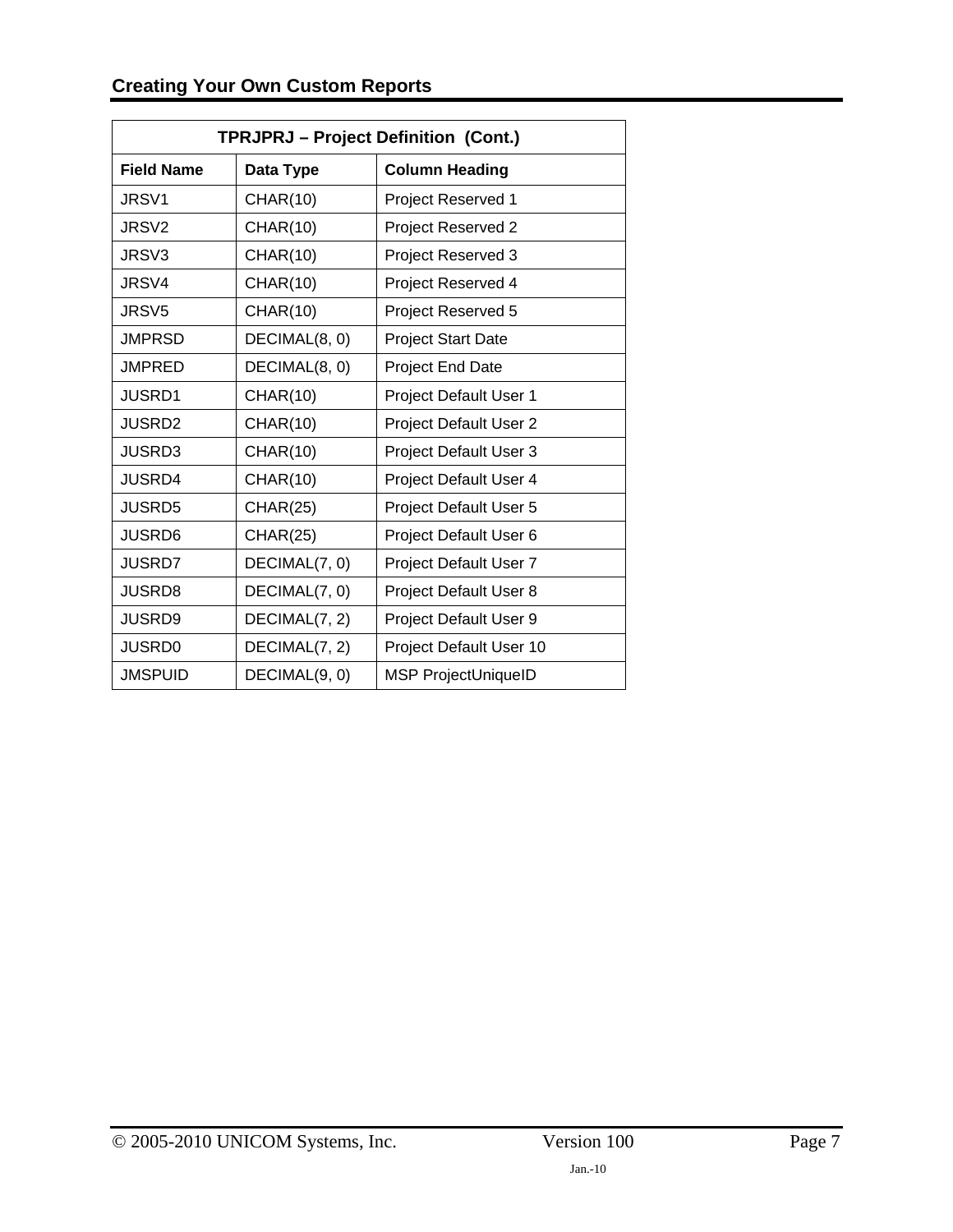| <b>TPRJREQ - Requester</b> |                 |                                    |
|----------------------------|-----------------|------------------------------------|
| <b>Field Name</b>          | Data Type       | <b>Column Heading</b>              |
| JRREQ                      | <b>CHAR(10)</b> | Requester ID                       |
| <b>JRPRFX</b>              | CHAR(4)         | <b>Requester Prefix</b>            |
| <b>JRLNME</b>              | CHAR(18)        | Requester Last Name                |
| <b>JRFNME</b>              | <b>CHAR(12)</b> | <b>Requester First Name</b>        |
| <b>JRNICK</b>              | CHAR(18)        | Requester Nickname                 |
| <b>JRTITL</b>              | <b>CHAR(30)</b> | <b>Requester Title</b>             |
| <b>JRCOMP</b>              | <b>CHAR(30)</b> | <b>Requester Company</b>           |
| JRADR1                     | <b>CHAR(30)</b> | Requester Address Line 1           |
| JRADR2                     | <b>CHAR(30)</b> | Requester Address Line 2           |
| <b>JRCITY</b>              | CHAR(18)        | <b>Requester City</b>              |
| <b>JRST</b>                | CHAR(2)         | <b>Requester State</b>             |
| <b>JRZIP</b>               | CHAR(5)         | Requester Zip Code                 |
| JRZIP4                     | CHAR(4)         | Requester Zip4                     |
| <b>JRCTRY</b>              | CHAR(18)        | <b>Requester Country</b>           |
| <b>JRFPC</b>               | <b>CHAR(10)</b> | <b>Requester FPC</b>               |
| <b>JRTEL1</b>              | <b>CHAR(20)</b> | Requester Telephone                |
| JREXT1                     | CHAR(4)         | <b>Requester Phone Extension</b>   |
| JRTEL2                     | <b>CHAR(20)</b> | Requester Telephone 2              |
| JREXT2                     | CHAR(4)         | <b>Requester Phone Extension 2</b> |
| JRFAX#                     | <b>CHAR(20)</b> | Requester Fax Number               |
| <b>JRFAXE</b>              | CHAR(4)         | <b>Requester Fax Extension</b>     |
| <b>JRTYPE</b>              | CHAR(2)         | Requester Type                     |
| <b>JRUSRI</b>              | CHAR(8)         | Requester SNADS User ID            |
| <b>JRUSRA</b>              | CHAR(8)         | <b>Requester SNADS Address</b>     |
| <b>JRLOC</b>               | CHAR(15)        | <b>Requester Location</b>          |
| JRFLD1                     | <b>CHAR(10)</b> | Requester User Field 1             |
| JRFLD2                     | <b>CHAR(10)</b> | Requester User Field 2             |
| JRFLD3                     | <b>CHAR(10)</b> | Requester User Field 3             |
| JRFLD4                     | <b>CHAR(10)</b> | Requester User Field 4             |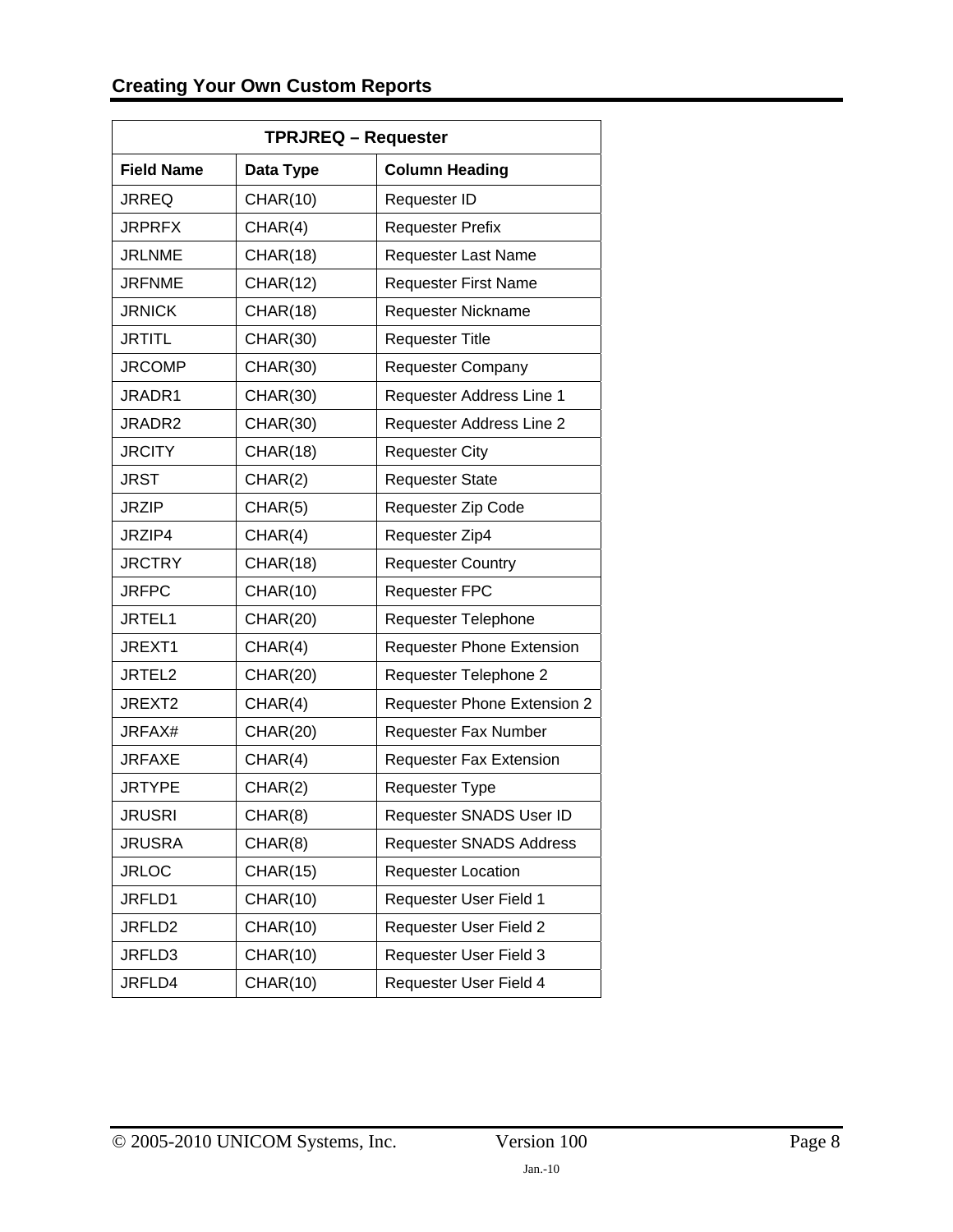| <b>TPRJRSR-Resource</b>                                 |          |                          |
|---------------------------------------------------------|----------|--------------------------|
| <b>Column Heading</b><br><b>Field Name</b><br>Data Type |          |                          |
| ULLLLL                                                  | CHAR(10) | Resource ID              |
| <b>TLLLLL</b>                                           | CHAR(40) | Resource Full Name       |
| <b>JJJJJC</b>                                           | CHAR(10) | <b>Resource Category</b> |

| <b>TPRJSTS - Status</b> |           |                                         |
|-------------------------|-----------|-----------------------------------------|
| <b>Field Name</b>       | Data Type | <b>Column Heading</b>                   |
| <b>JJJSTS</b>           | CHAR(1)   | <b>Project Status ID</b>                |
| <b>JJJSD</b>            | CHAR(8)   | <b>Project Status Short Description</b> |
| <b>JJJLD</b>            | CHAR(40)  | <b>Project Status Long Description</b>  |
| <b>JJJDP</b>            | CHAR(1)   | <b>Project Status Show</b>              |
| <b>JJJAR</b>            | CHAR(1)   | Allow as Reference                      |
| <b>JJJUSD</b>           | CHAR(1)   | <b>Update Start Date</b>                |
| <b>JJJUED</b>           | CHAR(1)   | <b>Update End Date</b>                  |

| <b>TPRJTIM - Timesheet</b> |                 |                                |
|----------------------------|-----------------|--------------------------------|
| <b>Field Name</b>          | Data Type       | <b>Column Heading</b>          |
| <b>TPTTID</b>              | DECIMAL(9, 0)   | Timesheet ID                   |
| <b>TPTRSR</b>              | <b>CHAR(10)</b> | Timesheet User ID              |
| <b>TPTYMD</b>              | DECIMAL(8, 0)   | Timesheet Date                 |
| <b>TPTFTM</b>              | DECIMAL(6, 0)   | Timesheet From Time            |
| <b>TPTTTM</b>              | DECIMAL(6, 0)   | Timesheet To Time              |
| <b>TPTTOT</b>              | DECIMAL(4, 0)   | <b>Timesheet Total Minutes</b> |
| <b>TPTPRJ</b>              | CHAR(4)         | Project                        |
| <b>TPTTSK</b>              | CHAR(4)         | Task                           |
| <b>TPTSUB</b>              | CHAR(2)         | Subtask                        |
| <b>TPTCAT</b>              | CHAR(1)         | Time Category ID               |
| <b>TPTCMT</b>              | <b>CHAR(80)</b> | <b>Timesheet Comment</b>       |

| <b>TPRJTRS - Task Relationships</b> |           |                         |
|-------------------------------------|-----------|-------------------------|
| <b>Field Name</b>                   | Data Type | <b>Column Heading</b>   |
| <b>TRBPRJ</b>                       | CHAR(4)   | Project                 |
| <b>TRBTSK</b>                       | CHAR(4)   | Task                    |
| <b>TRBSUB</b>                       | CHAR(2)   | Subtask                 |
| <b>TRRPRJ</b>                       | CHAR(4)   | <b>Helpdesk Project</b> |
| <b>TRRTSK</b>                       | CHAR(4)   | <b>Helpdesk Task</b>    |
| <b>TRRSUB</b>                       | CHAR(2)   | <b>Helpdesk Subtask</b> |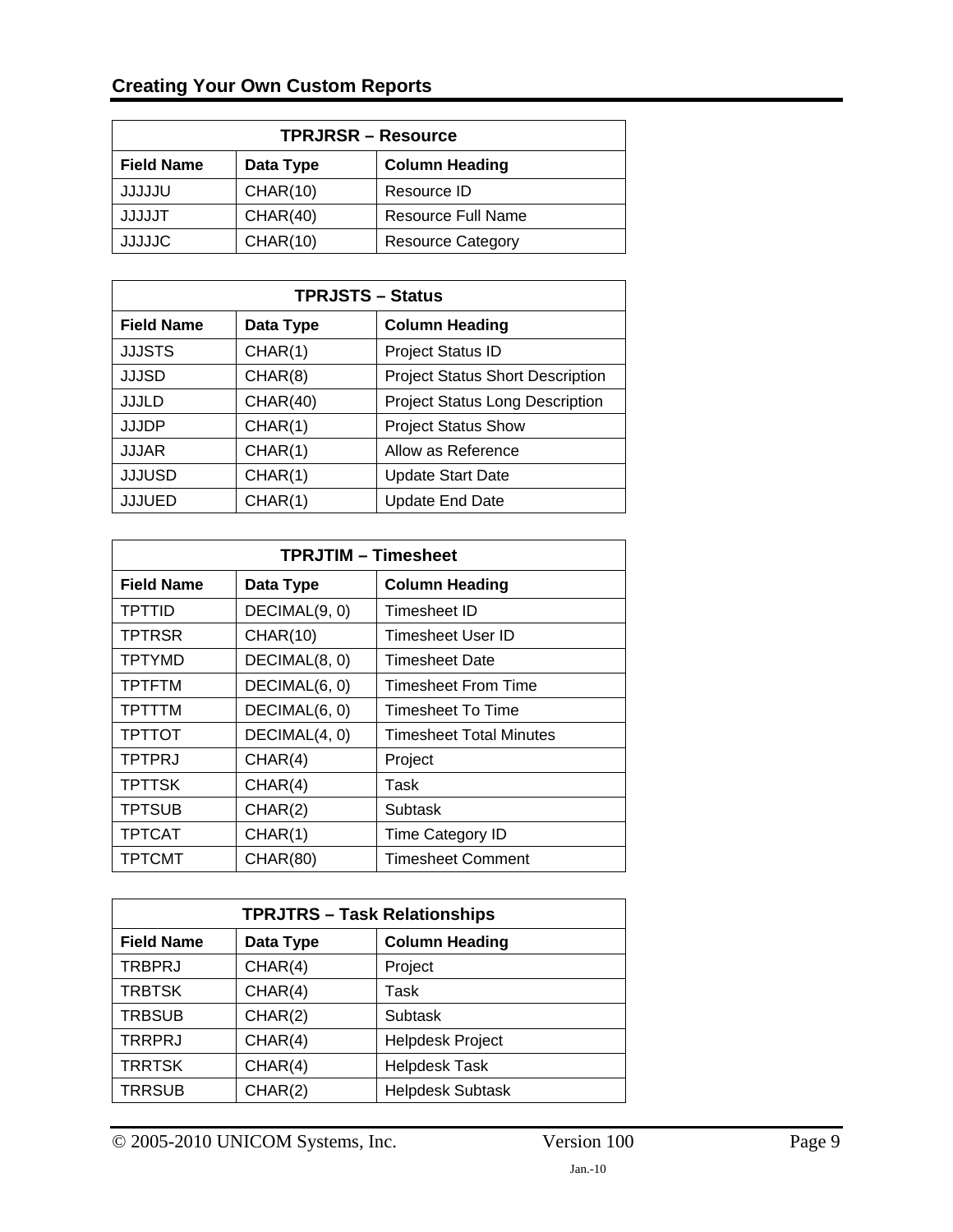| <b>TPRJTSK – Task</b> |                 |                                  |
|-----------------------|-----------------|----------------------------------|
| <b>Field Name</b>     | Data Type       | <b>Column Heading</b>            |
| <b>TPROJ</b>          | CHAR(4)         | Project                          |
| <b>TTASK</b>          | CHAR(4)         | <b>Task</b>                      |
| <b>TSUBT</b>          | CHAR(2)         | Subtask                          |
| <b>TDESC</b>          | <b>CHAR(80)</b> | <b>Task Description</b>          |
| <b>TAPPCD</b>         | CHAR(4)         | <b>Task Application</b>          |
| <b>TREL</b>           | DECIMAL(2, 0)   | <b>Task Release</b>              |
| <b>TVER</b>           | DECIMAL(2, 0)   | <b>Task Version</b>              |
| <b>TRSRC</b>          | <b>CHAR(10)</b> | Resource ID                      |
| <b>TRQSTR</b>         | <b>CHAR(10)</b> | Requester ID                     |
| <b>TSTS</b>           | CHAR(1)         | Project Status ID                |
| <b>TTYPE</b>          | CHAR(1)         | Task Type                        |
| <b>TPTY</b>           | CHAR(1)         | <b>Task Priority</b>             |
| <b>TPTYS</b>          | DECIMAL(3, 0)   | <b>Task Priority Sequence</b>    |
| <b>TTESTF</b>         | <b>CHAR(10)</b> | <b>Task Data Library</b>         |
| <b>TTESTL</b>         | <b>CHAR(10)</b> | <b>Task Object Library</b>       |
| <b>TTESTS</b>         | <b>CHAR(10)</b> | <b>Task Source Library</b>       |
| <b>TAUTO</b>          | CHAR(1)         | <b>Task Auto Number Subtasks</b> |
| <b>TBILL</b>          | CHAR(1)         | <b>Task Billable Time</b>        |
| <b>TUSRD1</b>         | <b>CHAR(10)</b> | Task User Field 1                |
| TUSRD2                | <b>CHAR(10)</b> | Task User Field 2                |
| TUSRD3                | <b>CHAR(10)</b> | Task User Field 3                |
| TUSRD4                | <b>CHAR(10)</b> | Task User Field 4                |
| <b>TUSRD5</b>         | <b>CHAR(25)</b> | Task User Field 5                |
| <b>TUSRD6</b>         | <b>CHAR(25)</b> | Task User Field 6                |
| <b>TUSRD7</b>         | DECIMAL(7, 0)   | Task User Field 7                |
| <b>TUSRD8</b>         | DECIMAL(7, 0)   | Task User Field 8                |
| TUSRD9                | DECIMAL(7, 2)   | Task User Field 9                |
| <b>TUSRD0</b>         | DECIMAL(7, 2)   | Task User Field 10               |
| <b>TDEP</b>           | <b>CHAR(10)</b> | <b>Task Dependency</b>           |
| <b>TUNIT</b>          | CHAR(1)         | <b>Task Default Time Units</b>   |
| <b>TDURAP</b>         | DECIMAL(7, 2)   | <b>Task Planned Duration</b>     |
| <b>TSTDTP</b>         | DECIMAL(8, 0)   | <b>Task Planned Start Date</b>   |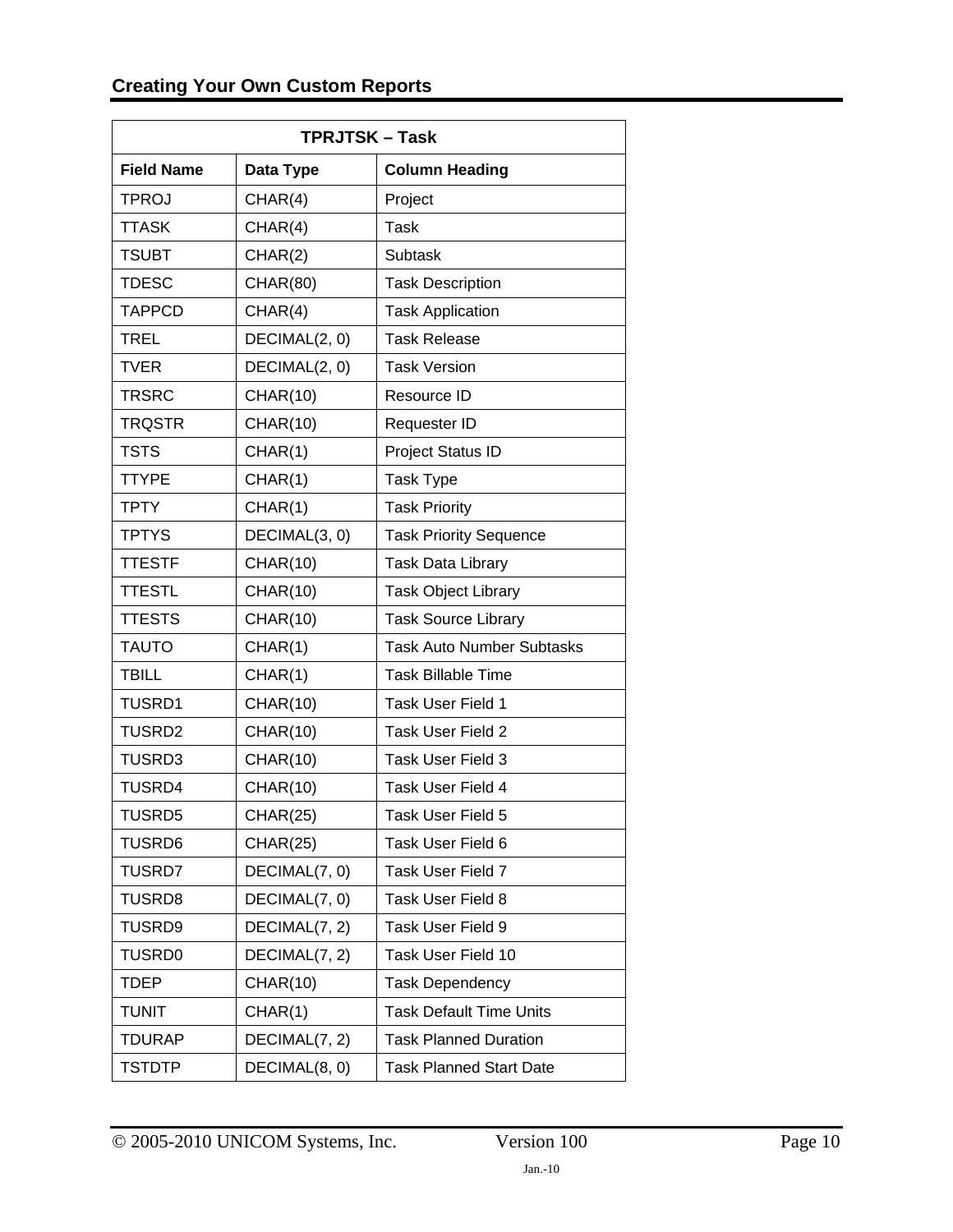| TPRJTSK - Task (Cont.) |                 |                                 |
|------------------------|-----------------|---------------------------------|
| <b>Field Name</b>      | Data Type       | <b>Column Heading</b>           |
| <b>TSTTMP</b>          | DECIMAL(6, 0)   | <b>Task Planned Start Time</b>  |
| <b>TENDTP</b>          | DECIMAL(8, 0)   | <b>Task Planned End Date</b>    |
| <b>TENTMP</b>          | DECIMAL(6, 0)   | <b>Task Planned End Time</b>    |
| <b>TDURAA</b>          | DECIMAL(7, 2)   | <b>Task Actual Duration</b>     |
| <b>TSTDTA</b>          | DECIMAL(8, 0)   | <b>Task Actual Start Date</b>   |
| <b>TSTTMA</b>          | DECIMAL(6, 0)   | <b>Task Actual Start Time</b>   |
| <b>TENDTA</b>          | DECIMAL(8, 0)   | <b>Task Actual End Date</b>     |
| <b>TENTMA</b>          | DECIMAL(6, 0)   | <b>Task Actual End Time</b>     |
| <b>TNDDT</b>           | DECIMAL(8, 0)   | <b>Task Date Needed</b>         |
| <b>TPRDT</b>           | DECIMAL(8, 0)   | <b>Task Date Promised</b>       |
| <b>TDOC</b>            | CHAR(12)        | <b>Task Document</b>            |
| <b>TFLR</b>            | <b>CHAR(80)</b> | <b>Task Folder</b>              |
| <b>TSRCF</b>           | <b>CHAR(10)</b> | <b>Task Source File</b>         |
| <b>TSRCL</b>           | CHAR(10)        | <b>Task Source File Library</b> |
| <b>TSRCM</b>           | <b>CHAR(10)</b> | <b>Task Source Member</b>       |
| <b>TCOUNT</b>          | DECIMAL(5, 0)   | <b>Task Last Subtask</b>        |
| <b>TENTBY</b>          | <b>CHAR(10)</b> | <b>Task Entered By</b>          |
| <b>TENTDT</b>          | DECIMAL(8, 0)   | <b>Task Date Entered</b>        |
| <b>TENTTM</b>          | DECIMAL(6, 0)   | <b>Task Time Entered</b>        |
| <b>TCHGBY</b>          | <b>CHAR(10)</b> | Task Changed By                 |
| <b>TCHGDT</b>          | DECIMAL(8, 0)   | <b>Task Change Date</b>         |
| <b>TCHGTM</b>          | DECIMAL(6, 0)   | Task Change Time                |
| <b>TRVWBY</b>          | CHAR(10)        | Task Reviewed By                |
| <b>TRVWDT</b>          | DECIMAL(8, 0)   | <b>Task Date Reviewed</b>       |
| <b>TRVWTM</b>          | DECIMAL(6, 0)   | <b>Task Time Reviewed</b>       |
| <b>TASGBY</b>          | <b>CHAR(10)</b> | Task Assigned By                |
| <b>TASGDT</b>          | DECIMAL(8, 0)   | <b>Task Date Assigned</b>       |
| <b>TASGTM</b>          | DECIMAL(6, 0)   | <b>Task Time Assigned</b>       |
| <b>TACPBY</b>          | <b>CHAR(10)</b> | <b>Task Accepted By</b>         |
| <b>TACPDT</b>          | DECIMAL(8, 0)   | <b>Task Date Accepted</b>       |
| <b>TACPTM</b>          | DECIMAL(6, 0)   | <b>Task Time Accepted</b>       |
| <b>TRJTBY</b>          | <b>CHAR(10)</b> | <b>Task Rejected By</b>         |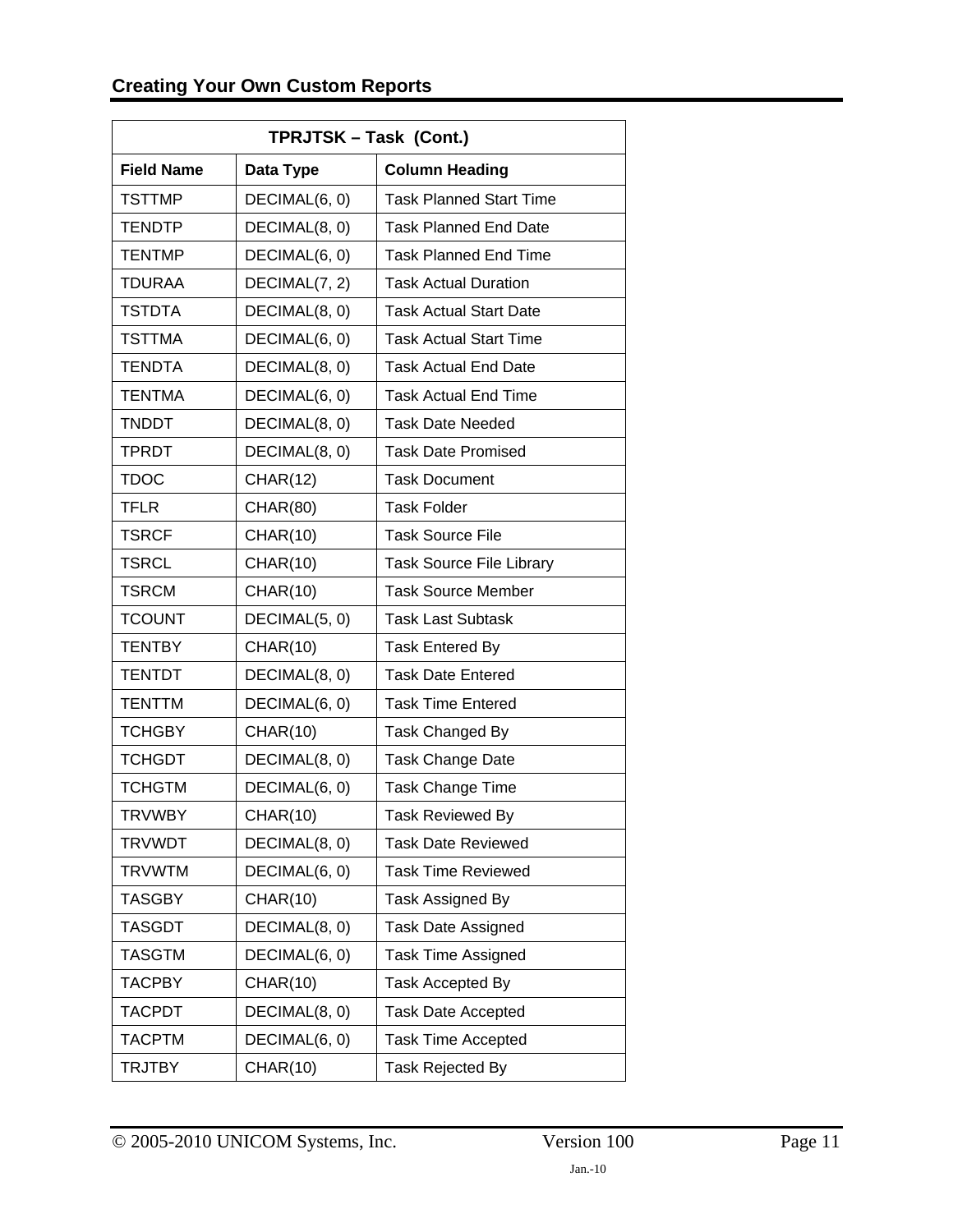| TPRJTSK - Task (Cont.) |                 |                           |
|------------------------|-----------------|---------------------------|
| <b>Field Name</b>      | Data Type       | <b>Column Heading</b>     |
| TRJTDT                 | DECIMAL(8, 0)   | Task Date Rejected        |
| <b>TRJTTM</b>          | DECIMAL(6, 0)   | <b>Task Time Rejected</b> |
| TDYNDT                 | DECIMAL(8, 0)   | Task Refresh Date         |
| <b>TDYNTM</b>          | DECIMAL(6, 0)   | Task Refresh Time         |
| TMATCH                 | DECIMAL(5, 0)   | Task Match Count          |
| TRSV <sub>1</sub>      | CHAR(10)        | <b>Task Reserved 1</b>    |
| TRSV <sub>2</sub>      | <b>CHAR(10)</b> | Task Reserved 2           |
| TRSV3                  | CHAR(10)        | Task Reserved 3           |
| TRSV4                  | <b>CHAR(10)</b> | Task Reserved 4           |
| TRSV <sub>5</sub>      | CHAR(10)        | Task Reserved 5           |
| <b>TMSPUID</b>         | DECIMAL(9, 0)   | <b>MSP TaskUniqueID</b>   |

| <b>TPRJTYP – Task Type</b> |           |                                    |
|----------------------------|-----------|------------------------------------|
| <b>Field Name</b>          | Data Type | <b>Column Heading</b>              |
| <b>JJJJTP</b>              | CHAR(1)   | Task Type                          |
| <b>JJJJSD</b>              | CHAR(8)   | <b>Task Type Short Description</b> |
| <b>JJJJLD</b>              | CHAR(40)  | <b>Task Type Long Description</b>  |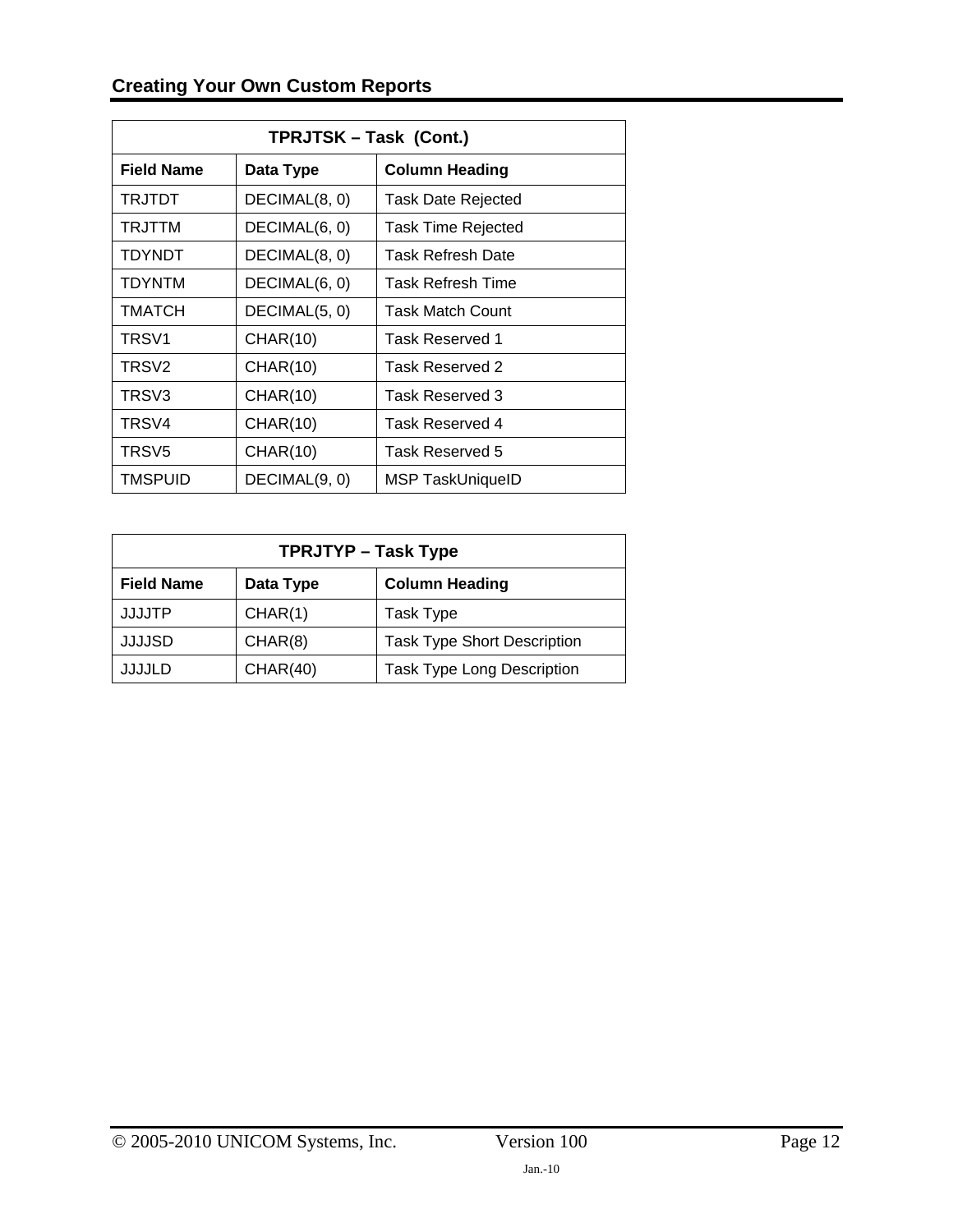### **EXAMPLES**

This section provides examples of how you can use the TURNOVER® for iSeries v100 physical files and their fields to specify the data you want to include in your custom report.

### **Example One: Task Resource Report**

In this example, you want to create a report of task resource information. This report will list the following information for each resource:

- Resource name
- Requester name
- Project
- Task ID
- Task name
- Subtask
- Task status (short description)
- Task priority
- Total time spent on each task.

The files and fields you need to build this report are the following:

| <b>File</b>    | <b>Field</b>                                                  | <b>Description</b>                                                              |
|----------------|---------------------------------------------------------------|---------------------------------------------------------------------------------|
| <b>TPRJTSK</b> | TPROJ<br><b>TTASK</b><br><b>TSUBT</b><br><b>TDESC</b><br>TPTY | Project ID<br>Task ID<br>Subtask ID<br>Task description<br><b>Task priority</b> |
| <b>TPRJTIM</b> | TPTTOT                                                        | Total time in minutes                                                           |
| <b>TPRJRSR</b> | <b>TLLLLLL</b>                                                | Resource's full name                                                            |
| <b>TPRJREQ</b> | <b>JRFNME</b><br><b>JRLNME</b>                                | Requester's first name<br>Requester's last name                                 |
| <b>TPRJSTS</b> | JJJSD                                                         | Short status description                                                        |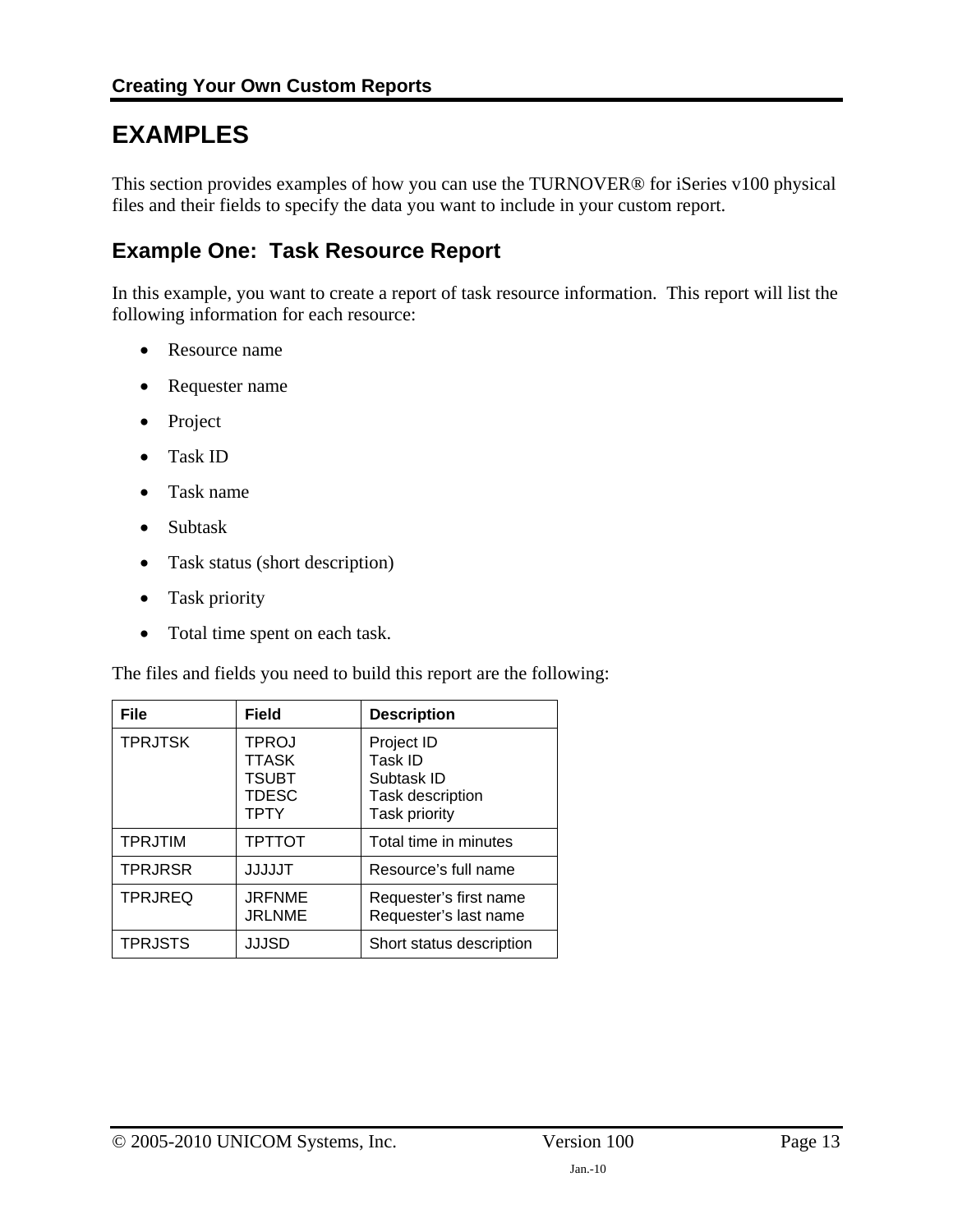

The model for this report would look something like the following: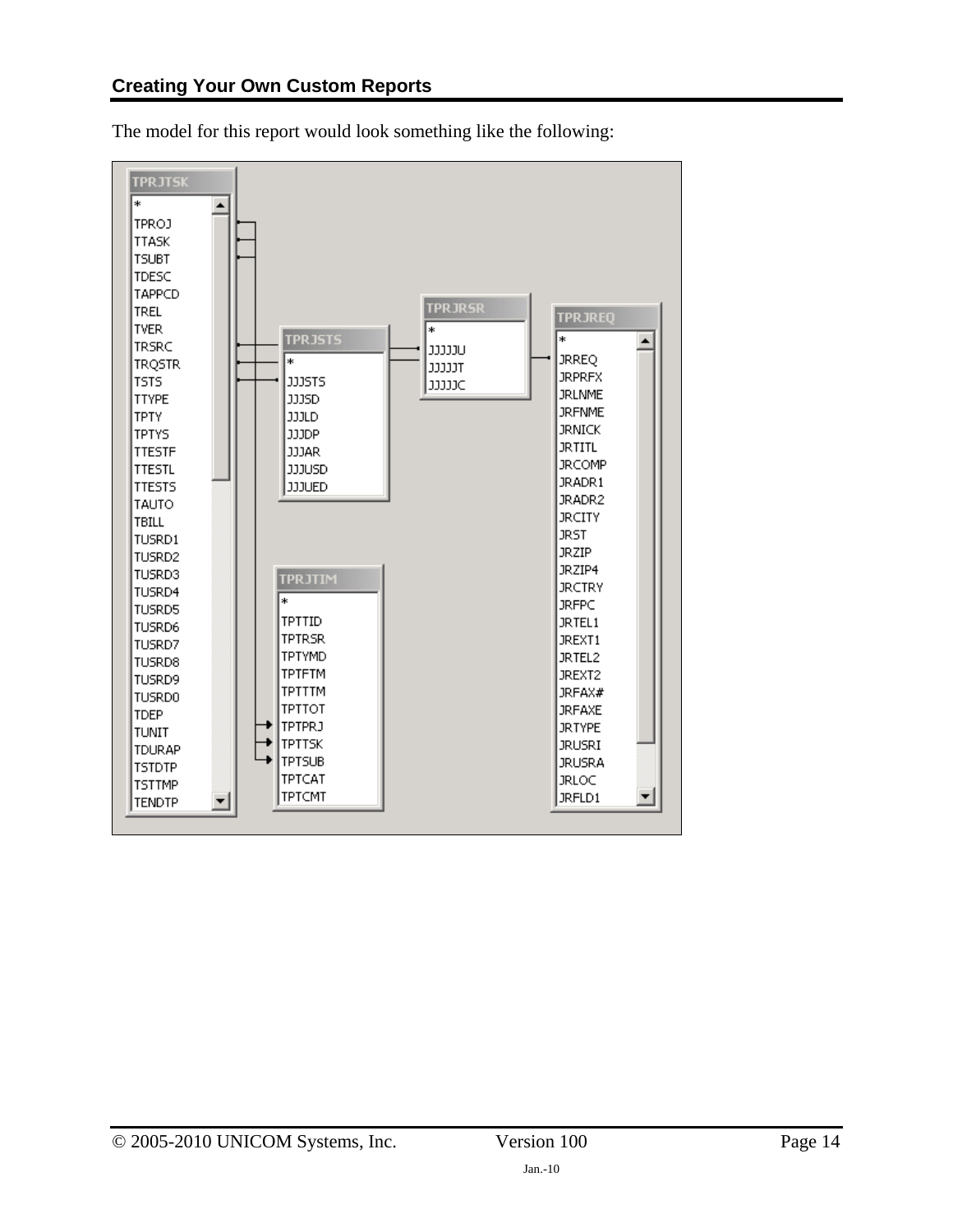#### **Example Two: Task Escalation Report**

In this example, you want to create a report of task escalation information. This report will list the following information for each task:

- Project
- Task ID
- Task name
- Subtask
- Requester name
- Resource name
- Escalation date
- Escalation time
- Action taken
- Old value
- New value.

The files and fields you need to build this report are the following:

| <b>File</b>    | <b>Field</b>                                                                               | <b>Description</b>                                                                                                                                                                                                 |
|----------------|--------------------------------------------------------------------------------------------|--------------------------------------------------------------------------------------------------------------------------------------------------------------------------------------------------------------------|
| <b>TPRJTSK</b> | <b>TPROJ</b><br>TTASK<br><b>TSUBT</b><br>TDESC                                             | Project ID<br>Task ID<br>Subtask ID<br><b>Task description</b>                                                                                                                                                     |
| <b>TPRJRSR</b> | <b>TLLLLLL</b>                                                                             | Resource's full name                                                                                                                                                                                               |
| <b>TPRJREQ</b> | <b>JRFNME</b><br><b>JRLNME</b>                                                             | Requester's first name<br>Requester's last name                                                                                                                                                                    |
| <b>TPRJADT</b> | <b>ADUSER</b><br><b>ADDATE</b><br><b>ADTIME</b><br>ADFLD<br><b>ADCHRO</b><br><b>ADCHRN</b> | Filter escalation entries (*ESCQ)<br><b>Escalation date</b><br>Escalation time<br>Name of modified field (status, priority, and so<br>forth)<br>Old value of the modified field<br>New value of the modified field |